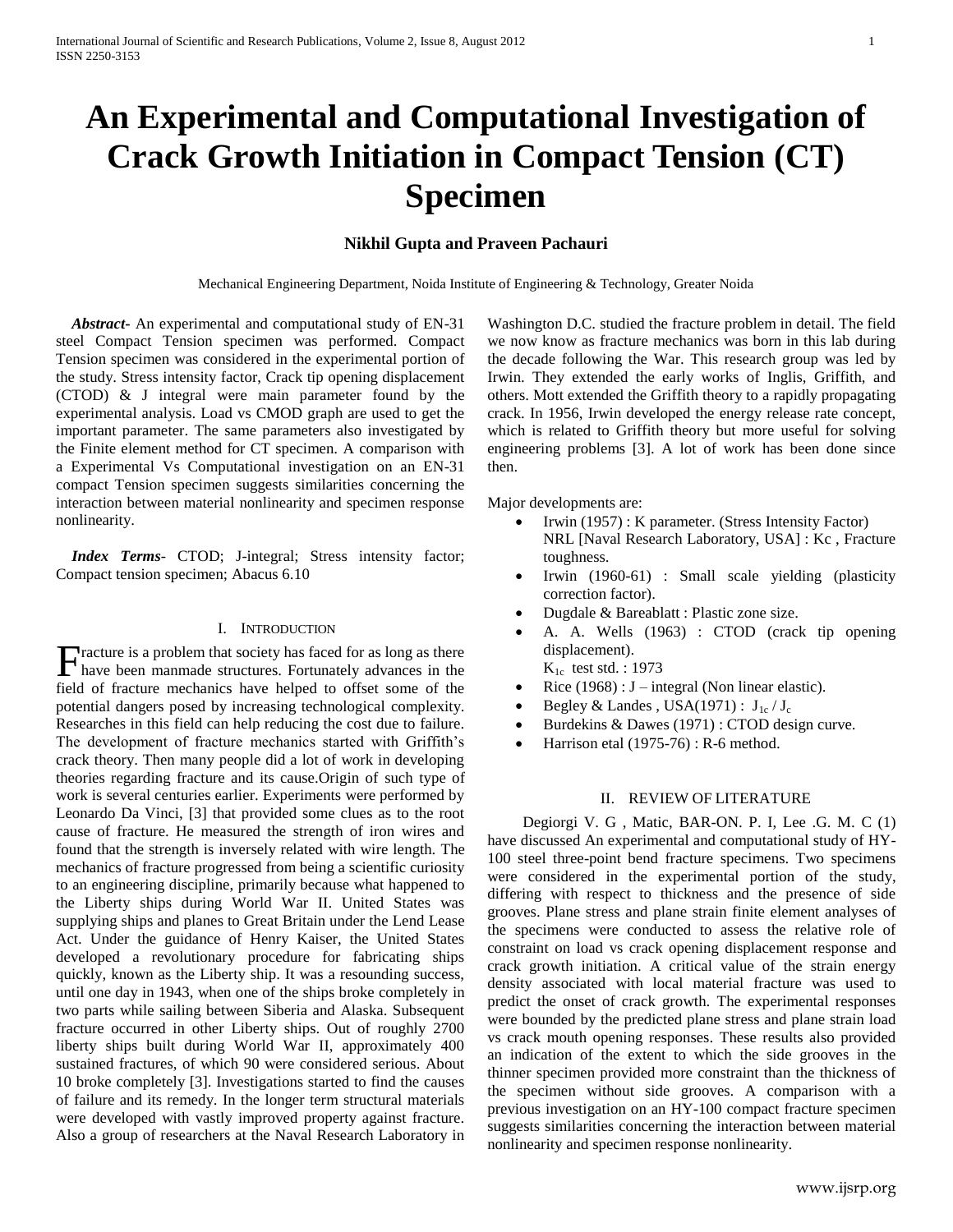Courtin. S, Gardin. C, Bezine. G, Ben Hadj Hamouda. H (2**)** A predictive method for remaining component lifetime evaluation consists in integrating the crack growth law of the material considered in a finite element step-by-step process. So, as part of a linear elastic fracture mechanics analysis, the determination of the stress intensity factor distribution is a crucial point. The aim of the present work is to test several existing numerical techniques reported in the literature. Both the crack opening displacement extrapolation method and the Jintegral approach are applied in 2D and 3D ABAQUS finite element models. The results obtained by these various means on CT specimens and cracked round bars are in good agreement with those found in the literature. Nevertheless, since the knowledge of the field near the crack tip is not required in the energetic method, the J-integral calculations seem to be a good technique to deal with the fatigue growth of general cracks.

 Zhu. G.P, Lee. G.M.C and Mufti. A.A (3**)** Crack initiation and stable crack growth under monotonic loading in steels has been studied using an elastic-plastic finite element analysis. The fracture criterion used for crack initiation and stable crack growth was the critical strain energy density. In addition the shift core method for the analysis of crack extension was used. In the shift core modeling method, crack advance is simulated by moving the coordinates of the core region which surrounds the crack tip, to obtain the stiffness reduction. Simultaneously the core itself geometrically undergoes a simple rigid-body motion or translation during the crack extension. The analytically calculated and experimentally measured load for crack initiation and the subsequent stable crack growth agreed well.

 Wang. F, Lee. H.P, Lu. C (4) the present study introduces the concept of structural intensity, which can be interpreted as power flux, into fracture mechanics. It is derived theoretically that the normal component of the structural intensity along crack edge equals J integral. SI is the power flux or vector representation of the J-integral at the crack tip. Using the finite element method, the structural intensity can be easily calculated. The numerically calculated structural intensity is adopted to visualize the J-integral of a crack tip. Directional power flow path and magnitude at the crack tip is demonstrated schematically with the structural intensity, which facilitates convenient evaluation of the crack propagation status.

 Gulleruda. A.S, Doddsa. R.H, Hamptonb. R.W, Dawickec.D.C (5) this work describes the development of two types of three-dimensional (3D) finite element models to predict stable, Mode I crack growth in thin, ductile aluminum alloys. The two presented models extend the standard 2D form of the Crack Tip Opening Angle (CTOA) methodology, which determines crack extension based on obtaining a critical angle at the crack tip. The more general 3D model evaluates the CTOA at each node along the crack front which enables the development of tunneled profiles.

 Lam.P.S , Kim.Y , Chao. Y.J (6) Contrary to the previous work that successfully applied the constant CTOD/CTOA fracture criteria to relatively thin structures, this paper demonstrates that the initial non-constant portion of the CTOD/CTOA plays an essential role in predicting fracture behavior under plane-strain conditions. Three- and twodimensional finite element analyses indicate that a severe underestimation of the load would occur as the crack extends if a

constant CTOD/CTOA criterion were used. However, the use of a simplified, bilinear CTOD/CTOA criterion to approximate its non-constant portion will closely duplicate the test data.

 Panontin. T.L, Makino. A, Williams. J.F (7) Improved formulae for estimating crack tip opening displacement (CTOD) from test records of compact tension (CT) specimens are developed. Two-dimensional, plane strain, finite element analyses of C(T) specimens are made for normalized crack depths, a/w , of 0.40-0.70 using Ramber-Osgood material behavior with strain hardening coefficients  $n = 5$ , 10, and 20. Finite element predictions of J, CTOD, crack mouth opening displacement (CMOD) and load are used to obtain proportionality constants relating the area under the load-CMOD<sub>pl</sub> curve to J<sub>pl</sub>, and J to CTOD in terms of a/w and n. Improvements in CTOD estimates of 25% over existing estimation methods are obtained. Correction factors for displacements measured on the specimen front face instead of the load line are also examined.

 Nikishkov. G.P, Heerens. J, Schwalbe. K.H. (8) A tworegion empirical formula is proposed for the transformation of crack tip opening displacement (CTOD)  $\delta_5$  to the standard CTOD  $\delta_{BS}$  and the J-integral. Coefficients of the approximation are fitted to data sets of three-dimensional elastic-plastic finite element solutions for plane side and side-grooved three-point bend and compact tension specimens. Solution parameters include also specimen size, crack front curvature and strain hardening of the material. The transformation of  $d_5$  to  $\delta_{BS}$  and J is implemented as a Java applet, which can be used remotely with the help of Web browser. A window for equality between CTOD  $\delta_5$  and CTOD  $\delta_{\text{BS}}$  was defined.

 Shia. Yaowu, Suna. Siying, Murakawab. Hidekazu, Uedab. Yukio (9) In this study the effects of weld strength mismatching and geometry parameters on the relationship between the Jintegral and the crack tip opening displacement (CTOD) are investigated. Numerical analysis was carried out by an ABAQUS two-dimensional elastic–plastic analysis mode. The work was performed for center-cracked welded specimens with uniform tensile load.

 HOFF.R, RUBIN. C. A and HAHN. G.T (10) this paper presents a new technique for simulating crack extension in conjunction with the finite-element method. The technique uses spring and gap elements to control the motion of nodes on the crack plane. These elements are available in many proprietary finite element codes, thereby obviating the need for a userwritten finite-element code. Numerical results for stable crack growth are in excellent agreement with corresponding experiments. The technique is also applied to rapid fracture in ductile materials, as discussed in a companion paper.

## III. RESEARCH METHODOLOGY

# **Stress Intensity Approach**

 A crack in a solid can extend in three different modes depending on the type of loading, Opening mode (mode I), Sliding mode (mode II), and Tearing mode. The superposition of all the three modes describes the general case of loading. Mode I is the most important one. The distribution of stresses, under both plane stress and plane strain conditions, can be obtained for region near the crack tip assuming that the size of the body is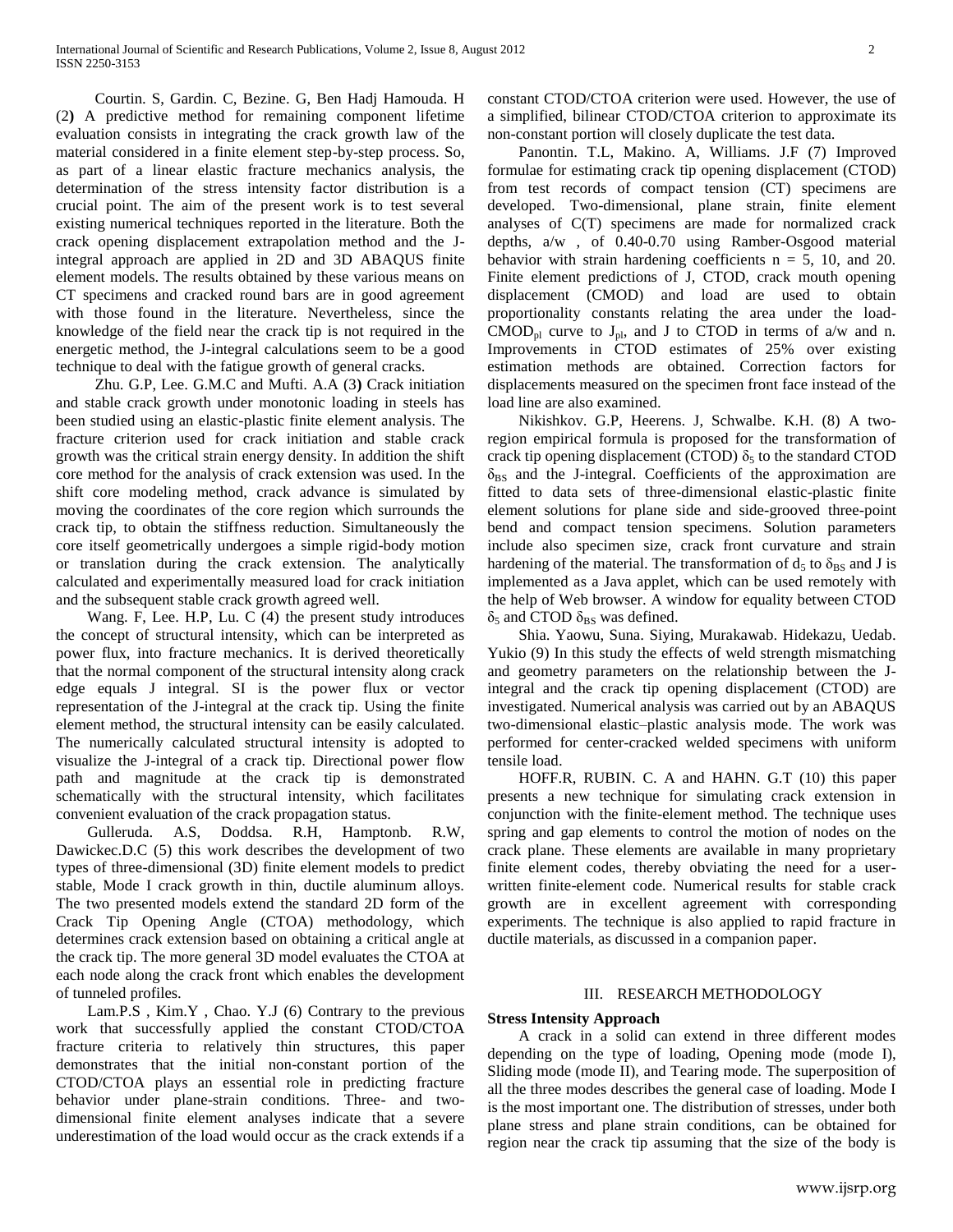much larger than the crack size. The general expression for the stress intensity factor for mode I is given by

$$
K_{I} = \beta \sigma \frac{\sqrt{c}}{(3.5)}
$$

where 2c is the crack length and  $\beta$  is a dimensionless factor,

Which depends upon geometry as

 $\beta = \beta(c/W, c/D, c/L)$  ----------- (3.6)

 where W, D and L represents certain size parameters of the body. If there is a surface crack, then c represents the crack length. The stress  $\sigma$  in equation is a remote stress. The value of stress intensity factor at which crack extends is called critical stress intensity factor (denoted by  $K<sub>C</sub>$ ). A criterion can be established that unstable crack propagates when  $K_C \geq K_{IC}$ . (for mode I loading). Critical stress intensity factor can be determined experimentally or these values can be obtained from handbooks.

 Later Irwin showed that the Griffith energy approach is equivalent to stress intensity factor (K) approach, within the framework of Linear Fracture Mechanics (LEFM). For predominantly linear elastic loading the relationship between K and G can be expressed as:

$$
G_{I} = \frac{K_{I}^{2}}{E}
$$
 (for plane stress) (3.7)  
\n
$$
\frac{K_{I}^{2}(1-\nu^{2})}{E}
$$
 (for plane strain) (3.8)

 Similar relationship can be given for mode II and mode III. The material property governing fracture may therefore be stated as critical stress intensity,  $K_C$  or in terms of energy as critical value  $G_C$ 

#### **Crack Tip Opening Displacement (CTOD)**

The concept of CTOD  $(\delta)$  came into existence by the independent works of Wells, Cottrell and Barenblatt [5] It is proposed that when a significant amount of plasticity occurs at the crack tip, the fracture process is essentially controlled by the attainment of a critical strain adjacent to the crack tip which can be measured be the CTOD. Dugdale postulated a strip yield model that gives a plastic zone size in plan stress for an ideal plastic non-strain hardening material. The CTOD for a centre crack specimen under tension has been obtained using Dugdale's model as

$$
\delta = \frac{8a\sigma_y}{\pi E} \ln \sec \left[ \frac{\pi}{2} \frac{\sigma}{\sigma_y} \right]
$$
........(3.9)

Where  $\sigma_y$  is the yield stress, a is the crack size,  $\sigma$  is the applied stress, and E is the elastic modulus.

 There have been a number of investigations relating plastic zone size and CTOD. At higher values of applied stress level the small scale yielding analysis may not apply. There is subsequent

increase in CTOD value with the spread of plastic zone and crack growth preceding fracture. The elastic-plastic analysis has to be used to determine CTOD in these situations.

#### **J – Integral**

 The concept of J-integral is based on an energy balance approach which are path independent by virtue of the theorem of energy conservation. This integral is applied to crack problems in homogeneous body of linear or non linear elastic material free of body forces and subjected to 2D deformation field so that all stresses  $\sigma_{ii}$  depend only on two Cartesian coordinates [14]. The Jintegral is defined as

$$
J = \int_{\Gamma} \left[ w \, dy - T_i \left[ \frac{\partial u_i}{\partial x} \right] \right] ds
$$

Where w is the strain energy density =  $\int \sigma_{ij} d\varepsilon_{ij}$  (3.11)

 $T_i$  are components of the traction vector specified over a part of the surface of the body, u<sup>i</sup> are the component of the displacement vectors and s is the distance along any contour  $\Gamma$ traversed in counter clockwise direction from the lower face of the crack around tip to the upper face. It has been that J is equal to the potential energy (PE) per unit crack extension per unit thickness (B),

$$
J = -\frac{1}{B} \frac{d(PE)}{da}
$$
 (3.12)

For an elastic plastic material, it can be interpreted as,

$$
J = -\frac{1}{B} \frac{du}{da}
$$
 (3.13)

(3.10)Which represents the rate of elastic and plastic work done with respect to crack length (the dissipation energy rate). Thus in EPFM, the use of eqn.(3.13) relies not on energy balance but on path independence and the degree to which the value of J is related to a singularity of stress and strain in the crack tip region.

#### IV. EXPERIMENTAL ANALYSIS

 The CT specimens were machined from the rolled plate maintaining an L-T orientation the longitudinal or the rolling direction was kept perpendicular to the notch plane and the crack propagation direction along the transverse direction. The dimensions of the CT specimen were kept as per the ASTM standards as shown in figure 1.1. The specimen and the notch orientation are shown in figure 5.1 for the CT specimen. The specimens of 7 mm thickness were machined from plates of available material. The width of specimens taken is 50mm. The other dimensions as specimen length, hole diameter were maintained as per the ASTM standards. The specimens were polished for better crack visibility.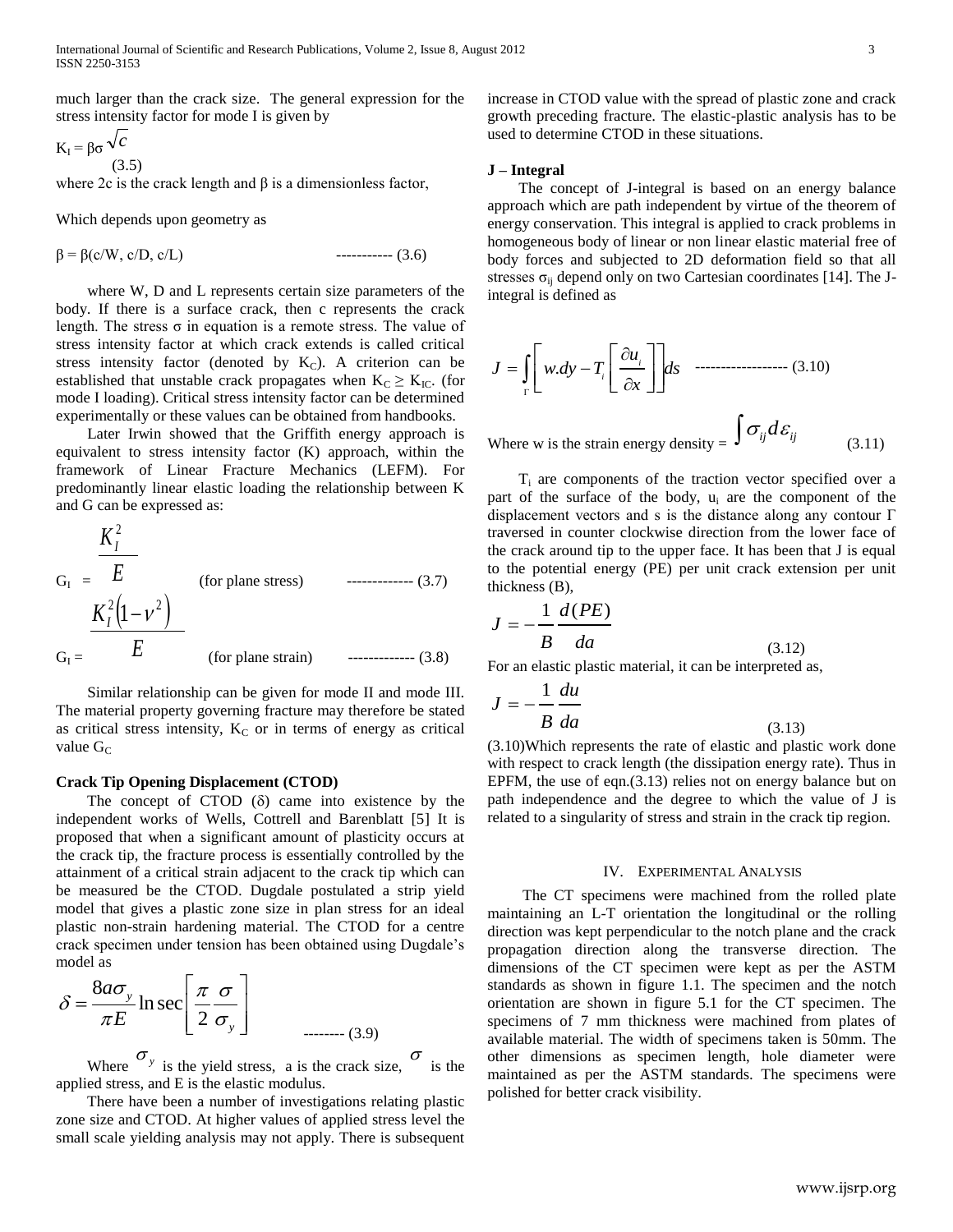

(Figure 1.1) **Load Calculation for Pre-cracking**

 $a_0 = 23.745$  mm  $a = 26.745$  mm W = 50.06 mm  $\alpha$  = 0.534  $B = 7.18$  mm  $K_{\text{max}} = 15 \, MPa \sqrt{m}$ 

The K<sub>max</sub> is given by the following equation for the CT specimen.  
\n
$$
K_{\text{max}} = \frac{P_{\text{max}}(2+\alpha)}{B\sqrt{W}(1-\alpha)^{1.5}} (0.886 + 4.64\alpha - 13.32\alpha^2 + 14.72\alpha^3 - 5.6\alpha^4)
$$
\n(5.1)

Where,  $P_{\text{max}}$  is the maximum value of load, B is the specimen thickness, W is the width and the factor  $\alpha$  = a/W where 'a' is the crack length.

$$
\delta_p = \frac{0.46(w - a_0)V_p}{0.46w + 0.54a_0 + (C - w)} = 0.7755 \text{ mm}
$$

$$
\delta_e = \frac{K_I^2 (1 - v^2)}{m \sigma_y E}
$$
  
Elastic CTOD,  
= 0.0334 mm (where, m = 2 for plane strain)

So, Total CTOD, **δ<sup>c</sup> = 0.809 mm**

Now,

Where

And

$$
\eta_p = 2 + 0.522 \left( 1 - \frac{a_0}{w} \right) = 2.2744
$$

 $B(w-a_0)$ *U*

 $J = J_{el} + J_{pl}$ 

 $=$ 

*E*  $J_{el} = \frac{K_I^2}{E}$ 

 $J_{pl} = \frac{\eta_p}{\Gamma} (p \frac{p}{p})$  $p_l$ <sup>-</sup>  $B(w =\frac{\eta}{\eta}$ 

2

where,

U<sup>p</sup> is the plastic energy associated with corresponding LPD. At critical load, P=15600N,  $U_p = 30.25$  Nm

So  $J_{el} = 19.0999 \text{ KJ/m}^2$ 

And  $J_{\text{pl}} = 214.653 \text{ KJ/m}^2$ 

So, Critical J-integral, 
$$
J_{IC} = 233.753 \text{ KJ/m}^2
$$



**Fig 1.2**

| <b>Experimental Analysis</b>                   |                         |                                   |                                                                     |  |
|------------------------------------------------|-------------------------|-----------------------------------|---------------------------------------------------------------------|--|
| <b>Crack Length</b><br>$(\Delta a, \text{mm})$ | $CTOD$ ( $\delta$ , mm) | J-integral<br>(J/m <sup>2</sup> ) | <b>Cumulative</b><br><b>Crack Length</b><br>$(\Delta a, \text{mm})$ |  |
| 0.62                                           | 0.069659                | 30460.85                          | 1.5                                                                 |  |
| 1.80                                           | 0.184675                | 55814.96                          | 2.1                                                                 |  |
| 2.38                                           | 0.271633                | 90231.19                          | 2.8                                                                 |  |
| 3.17                                           | 0.389913                | 143814.5                          | 3.6                                                                 |  |
| 3.87                                           | 0.52341                 | 163423.0                          | 4.3                                                                 |  |
| 4.45                                           | 0.593351                | 199247.6                          | 5.1                                                                 |  |
| 5.31                                           | 0.701468                | 233753.9                          | 6.0                                                                 |  |
| 5.85                                           | 0.808883                |                                   |                                                                     |  |

Table No.1.1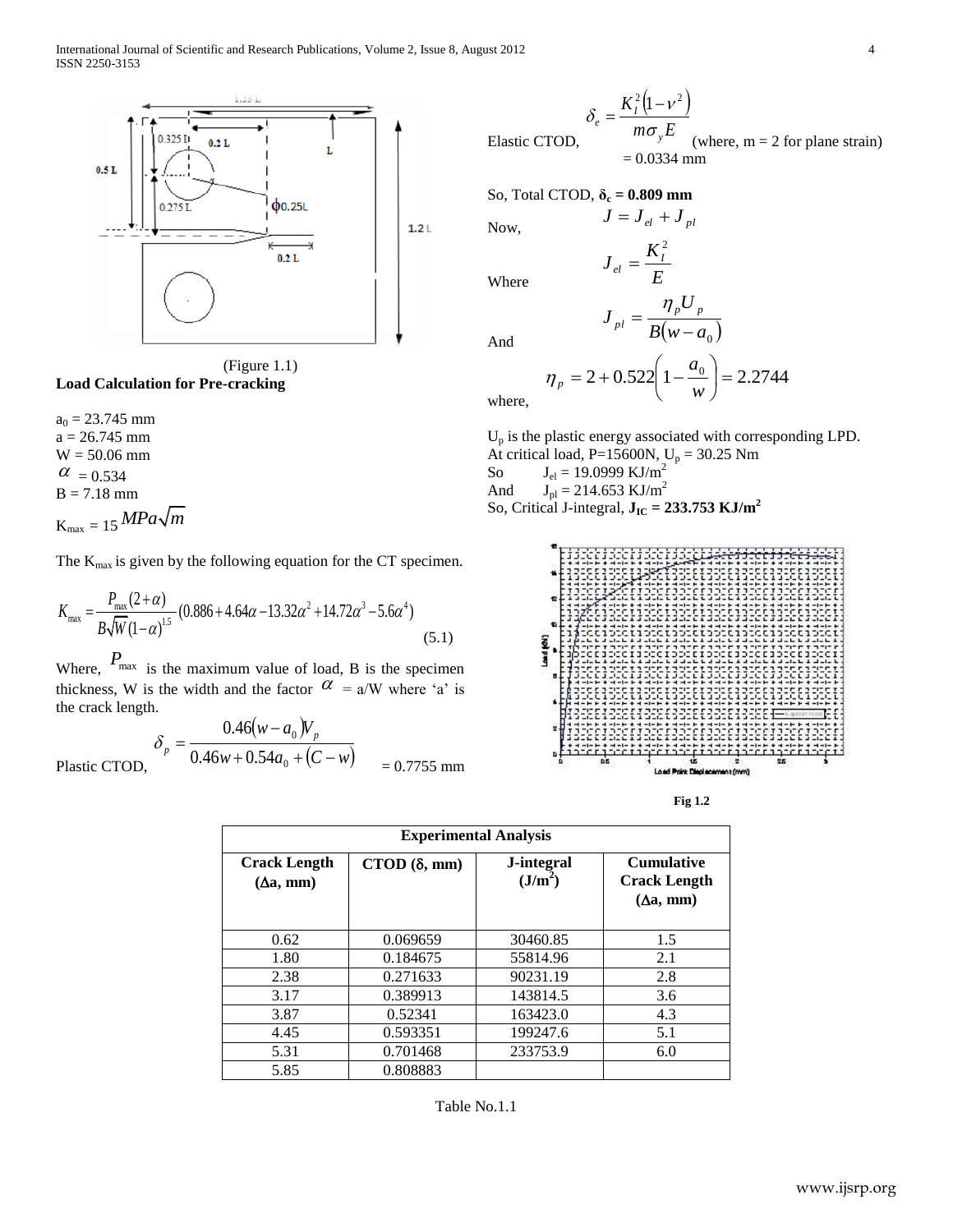

## V. SIMULATION WORK

The ABAQUS finite element system includes:

- ABAQUS/Standard, a general-purpose finite element program.
- ABAQUS/Explicit, an explicit dynamics finite element program.
- ABAQUS/CAE, an interactive environment used to create finite element models, submit ABAQUS analyses, monitor and diagnose jobs, and evaluate results.
- ABAQUS/Viewer, a subset of ABAQUS/CAE that contains only the post processing capabilities of the Visualization module.

 It is suitable for modeling transient dynamic events, such as impact and blast problems, and is also very efficient for highly nonlinear problems involving changing contact conditions, such as forming simulations.

The different modules in ABAQUS package are

- Part
- Property
- Assembly
- Step
- Interaction
- Load
- Mesh
- Job
- Visualization
- Sketch



**Fig 1.4: After Fracture and before fracture**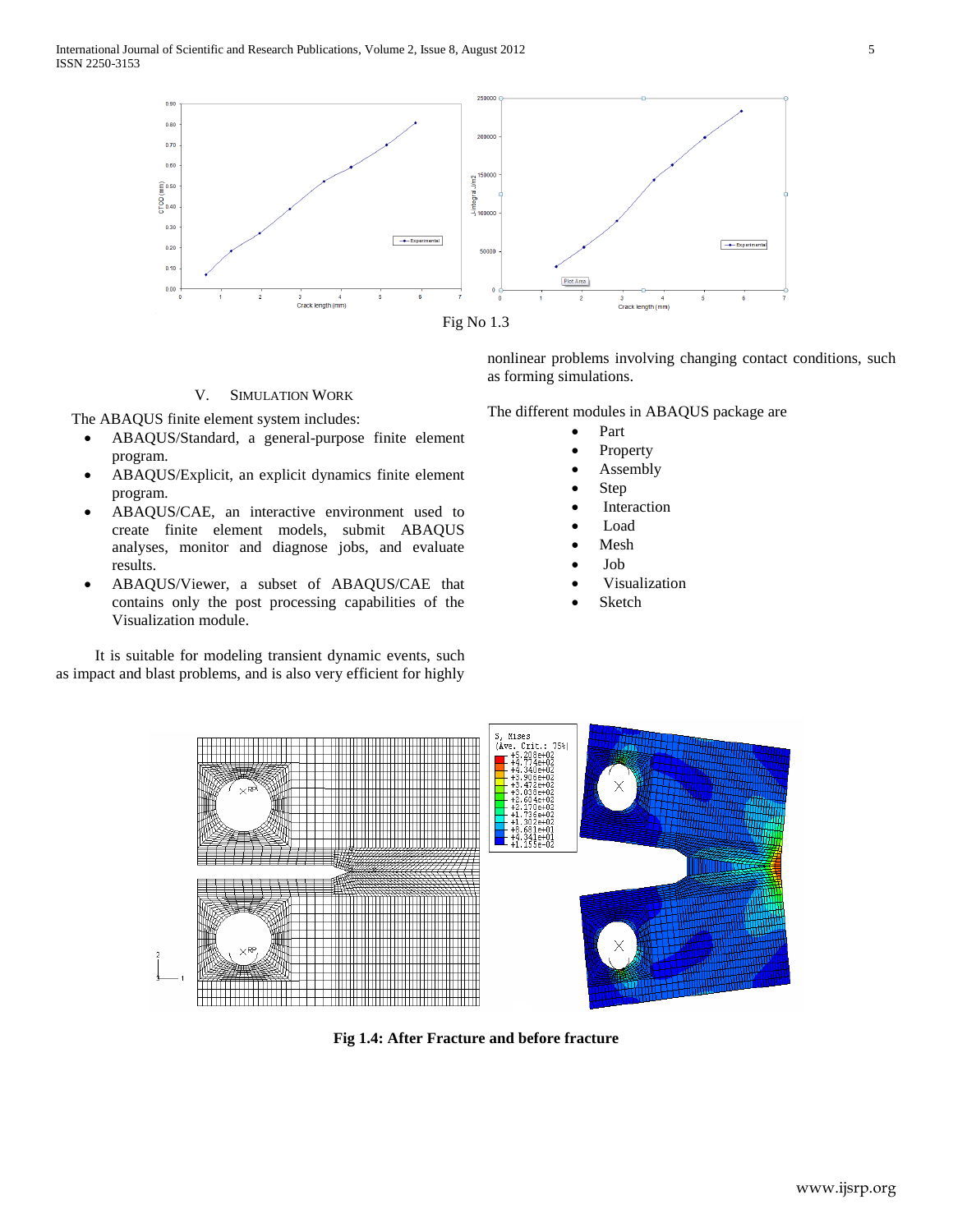| Simulation data                                              |                                    |                                       |                             |  |  |
|--------------------------------------------------------------|------------------------------------|---------------------------------------|-----------------------------|--|--|
| <b>Cumulative</b><br><b>Crack Length</b><br>$(\Delta a, mm)$ | J-integral<br>(KJ/m <sup>2</sup> ) | <b>Crack</b><br>Length<br>(Δa,<br>mm) | CTOD $(\delta,$<br>$\mu$ m) |  |  |
| 1.36                                                         | 30460.85                           | 1.1                                   | 0.205                       |  |  |
| 2.04                                                         | 55814.96                           | 1.8                                   | 0.285                       |  |  |
| 2.85                                                         | 90231.19                           | 2.4                                   | 0.357                       |  |  |
| 3.76                                                         | 143814.5                           | 3.2                                   | 0.438                       |  |  |
| 4.21                                                         | 163423                             | 3.7                                   | 0.491                       |  |  |
| 5.01                                                         | 199247.6                           | 4.1                                   | 0.552                       |  |  |
| 5.91                                                         | 233753.9                           | 4.9                                   | 0.672                       |  |  |
| 5.93                                                         | 283753.9                           | 5.5                                   | 0.75                        |  |  |







Fig. No 1.4

# VI. VALIDATION OF RESULTS

 Comparison of CTOD resistance curve between experimental results and FEM analysis results.



Comparison of J-Resistance curve (J-R curve) between experimental results and FEM analysis results